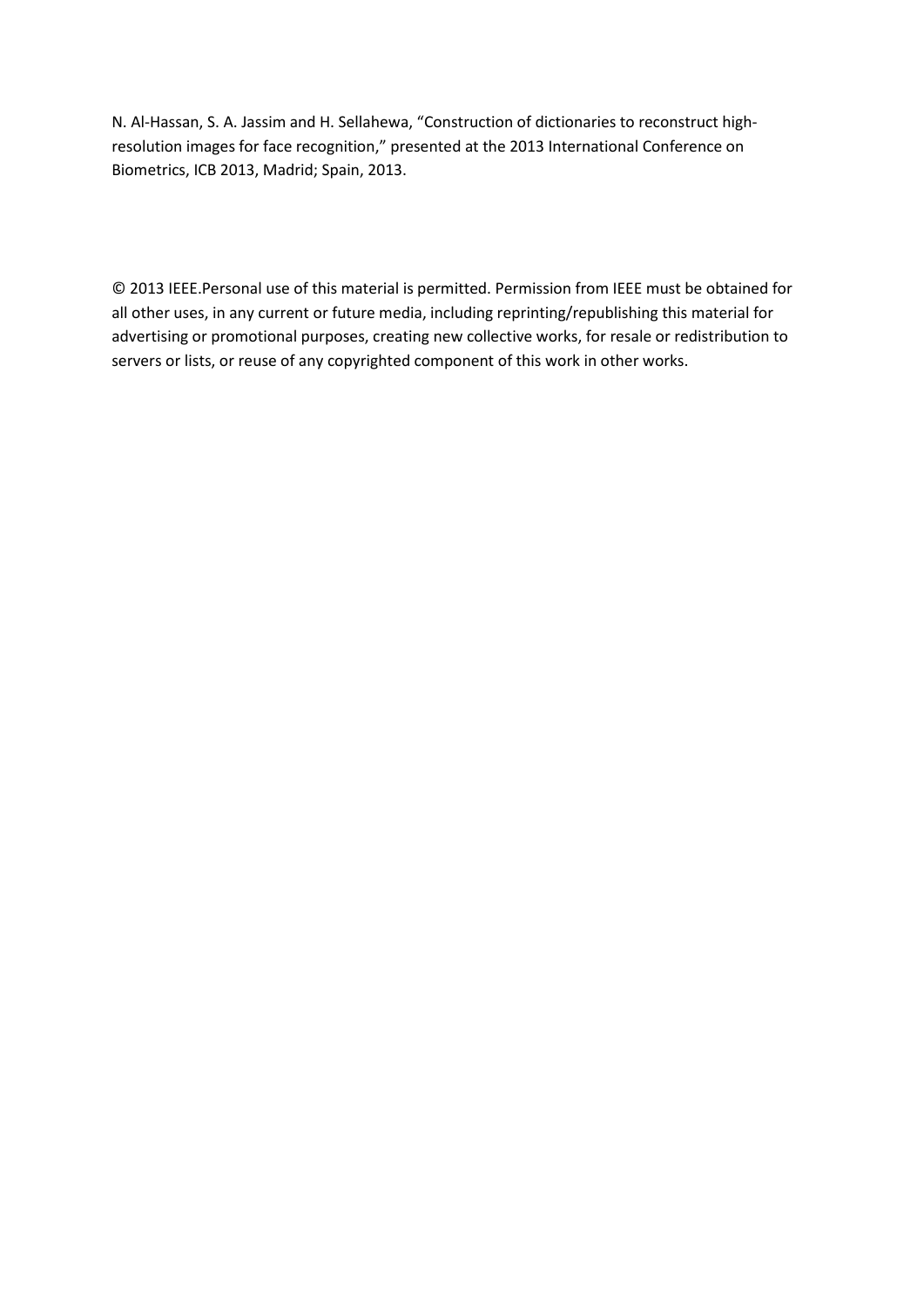# **Construction of Dictionaries to Reconstruct High-Resolution Images for Face Recognition**

Nadia AL-Hassan Sabah A. Jassim Harin Sellahewa Department of Applied Computing, University of Buckingham

Buckingham, MK18 1EG, UK

{[Nadia.al-hassan; sabah.jassim; h](mailto:Nadia.al-hassan;)arin.sellahewa}@buckingham.ac.uk

# **Abstract**

*This paper presents an investigation into the construction of over-complete dictionaries to use in reconstructing a super resolution image from a single input low-resolution image for face recognition at a distance. The ultimate aim is to exploit the recently developed Compressive Sensing (CS) theory to develop scalable face recognition schemes that do not require training. Here we shall demonstrate that dictionaries that satisfy the Restricted Isometry Property (RIP) used for CS can achieve face recognition accuracy levels as good as those achieved by dictionaries that are learned from face image databases using elaborate procedures.*

# **1. Introduction**

Developing face recognition schemes that perform well in uncontrolled conditions, such as in surveillance situations and at a distance, is a tough challenge due to many factors including difficulties in determining a model for image degradation that encompasses various conditions. The performance of face recognition schemes whose feature extraction is based on using training sets of images is strongly dependent on how representative of the real world is the training set.

Face resolution enhancement is deemed to be necessary for accurate face recognition in many surveillance scenarios, where there is always a large distance between the camera and the objects (people) of interest or where a cheaper, lower resolution camera is used. Super-resolution (SR) is an inverse problem used as a pre-processing technique for face recognition, which deals with the recovery (reconstruction) of a high-resolution image from a given low-resolution image by a procedure that involves up-sampling, using criteria for estimating the missing details, followed by procedures to filter out distortions such as noise and blurring effects. Mathematically, the SR problem can be modeled as a solution of the matrix equation:

$$
y = HBx + n \tag{1}
$$

where y is the known low-resolution (LR) image, H and B are the decimation and blurring matrices respectively; x is the unknown high-resolution (HR) image and n is additive noise. SR image reconstruction is generally a severely ill-posed problem because of the insufficient number of LR images, ill-conditioned registration, unknown blurring operator and the solution from the reconstruction constraint is not unique. Therefore, various regularization techniques are proposed to stabilize the inversion of this ill-posed problem [1], [2], [3]. However, the performance of these algorithms degrades rapidly when the desired magnification factor is large or the number of the input images is small.

The emerging paradigm of compressive sensing (CS) has been recently investigated as a method for improving signal/image resolution [4], [5], [6], [7]. Compressive sensing is a novel paradigm of signal sampling that exploits the empirical observation that many types of signals and images can be quite accurately approximated by sparse expansion in terms of suitable bases by a relatively small number of non-zero coefficients. The basic premise of CS is that sparse signals can be recovered from far fewer samples than those required by the classical Shannon-Nyquist Theorem, which specifies that, to avoid losing information when capturing/reconstructing a signal, one must sample at least two times faster than the signal bandwidth.

The basic principle of sparse coding (sparse representation) assumes that a natural signal can be compactly expressed and represented efficiently as a linear combination of atom (vector) signals from a pre-specified over-complete dictionary, where most of the linear coefficients are zeros. A dictionary [8] is a generalization of vector space basis represented as an over-complete matrix  $m \times n$ , where  $m \ll 1$  $n$  whose columns form a pool of bases whereby any vector in  $R<sup>n</sup>$  can have multiple representations in terms of different bases in  $\mathbb{R}^m$ .

The sparse coding problem to a column signal  $x \in R^m$  can be described as:

$$
\alpha_0 = \min_{x} ||\alpha||_1 \text{ s.t. } ||x - D\alpha||_2 \tag{1}
$$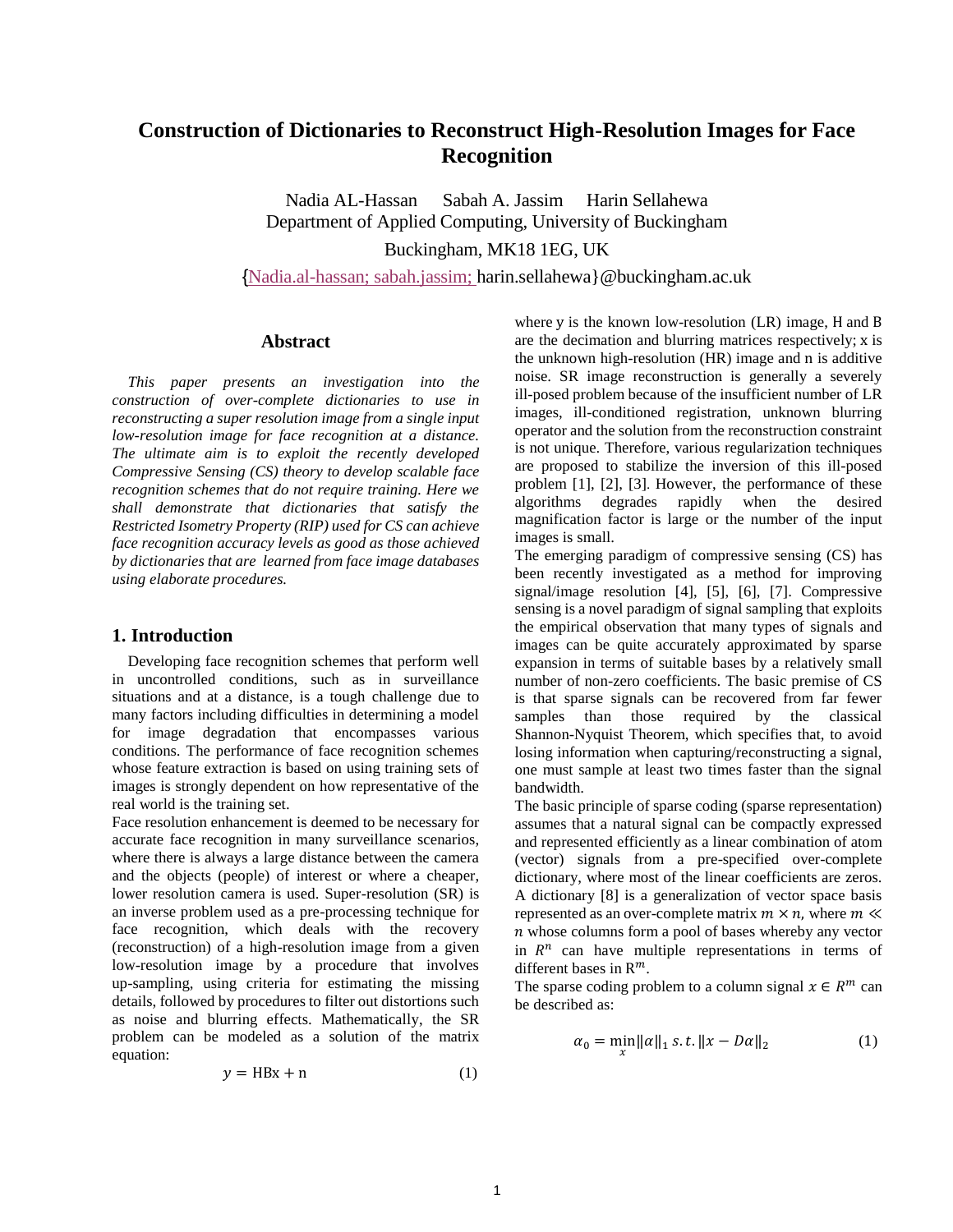where  $\alpha_0$  is the sparse presentation of x and  $D =$  $\{d_1, d_2, \dots \dots d_n\} \in R^{m \times n}$ is an over-complete dictionary.

In the past few years, many people have been using CS on single image SR problems to reconstruct a high-resolution image. In [5], [6], [7], Yang, et al. proposed a new method to reconstruct a super resolved image based on sparse representations from an appropriately chosen pair of over-complete dictionaries whose columns are closely related to patches of high and low resolution images. In particular, the high and low dictionaries,  $D_H$  and  $D_L$ , are created by simply randomly sampling raw patches from the HR and the corresponding LR training images from a database of similar statistical nature to the input image, where the LR images are generated from the HR training images database by blurring and down-sampling. A sparse representation  $\alpha_0$  of the input LR image patch y is computed using the low-dictionary  $D_L$  built from LR images, and the HR image patch  $x$  is estimated using the given sparse representation with respect to the high-dictionary  $D_H$ . Back project iterative method is used to remove possible artifacts from the sparse representation stage and to eliminate the reconstruction errors in the estimated HR image (see also [9], [10]).

Studer and Christen, in [11], presented the K-SVD method for generating the learning dictionary to up sample the LR image. It is an iterative algorithm that alternates between a sparse coding of the training samples for a current dictionary and dictionary update step, such that it better fits the data. The K-SVD algorithm performs a singular value decomposition (SVD) for each of the K different sub-matrices, and hence the name K-SVD (K is used as the number of columns in the dictionary; and SVD will be defined in section 2).

In [12], Biswas et al. proposed an approach for matching non-frontal LR image with HR frontal gallery images by using Multidimensional Scaling (MDS) technique to transform the feature of LR and HR images such that the distance between them approximate the distances had the probe image been taken in the same conditions as the gallery. They used SIFT descriptors at fiducial locations as the features for performing recognition. Suitable scale changes in SIFT descriptor computation are made to make the comparison across resolution feasible.

In recent work [13], we considered the problem of matching LR probe face images with HR gallery images. We proposed to reconstruct the feature vector of the LR probe image by using dictionaries constructed from the high frequency training face images and compared the method with state-of-the art adaptive learning dictionary based SR method [6]. Where learning dictionary based on images database help wavelet-based features of super-resolved LR face images from SD cameras to achieve similar levels of accuracies with those of costly HR images captured from HD cameras.

In this paper, we investigate CS based sparse representation of a sample image in order to reconstruct a HR image for face recognition by taking different approaches to construct dictionaries as an alternative to the learning dictionary (LD) approach that is based on images (see section 3.3). In particular, our focus is on constructing dictionaries without relying on training images. We shall evaluate the performance of different dictionaries in terms of the quality of their super-resolved images, face recognition accuracy, as well as their CS properties.

The rest of the paper is organized as follows. Mathematical Properties of CS is presented in section 2. Restricted Isometry Property of dictionaries is reviewed in section 3. Experiments and results are discussed in section 4, and finally, section 5 is devoted to conclusions.

# **2. Properties of CS Dictionaries**

The main concern of CS is the recovery of a sparse signal from a relatively small number of measurements of the signal. A vector  $x$  is k-sparse if at most k coefficients  $x_i$  are non-zero.

Two closely related properties of underdetermined matrices have been identified in the CS literature in relation to recovery of sparse signals: the Null Space Property (NSP) and the Restricted Isometry Property (RIP).

### *The Null Space Property (NSP):*

An  $m \times n$  matrix (i.e. dictionary)  $A \in R^{m \times n}$ ,  $m \ll n$ , is said to be an NSP of order k if every 2k columns of A are linearly independent. This definition shows that NSP matrices can be formed as a concatenation of different bases as long as certain conditions are satisfied. The following well-known theorem is straight forward, [14], but for clarity, we repeat its proof below.

**Theorem 1.** If A is NSP of order k matrix then  $Ax = b$  has a unique k-sparse solution.

Assume that there are two k-sparse signals  $x_1$  and  $x_0 \in \mathbb{R}^n$ with  $Ax_1 = Ax_0$ , which implies  $A(x_1-x_0) = 0$ . However,  $(x_1-x_0)$  is 2k-sparse, so there is a linear dependency between 2k columns of A, contradiction due to A is NSP.

This theorem shows how to construct the unique solution to the  $L_0$  – minimisation problem. Unfortunately, this is a non-convex optimization problem, which in contrast to the  $L_2$  – minimisation problem (least-squares) is computationally intractable. Fortunately, the corresponding  $L_1$  – minimization problem can be solved efficiently and under certain slightly stronger condition than the NSP, it has a unique solution that is also the solution of the corresponding  $L_0$  – minimization problem. The required sufficient condition that the dictionary must satisfy, in this case, is the Restricted Isometry Property first introduced by Candes and Tao [14]. RIP is defined as follows:

### *The Restricted Isometry Property (RIP):*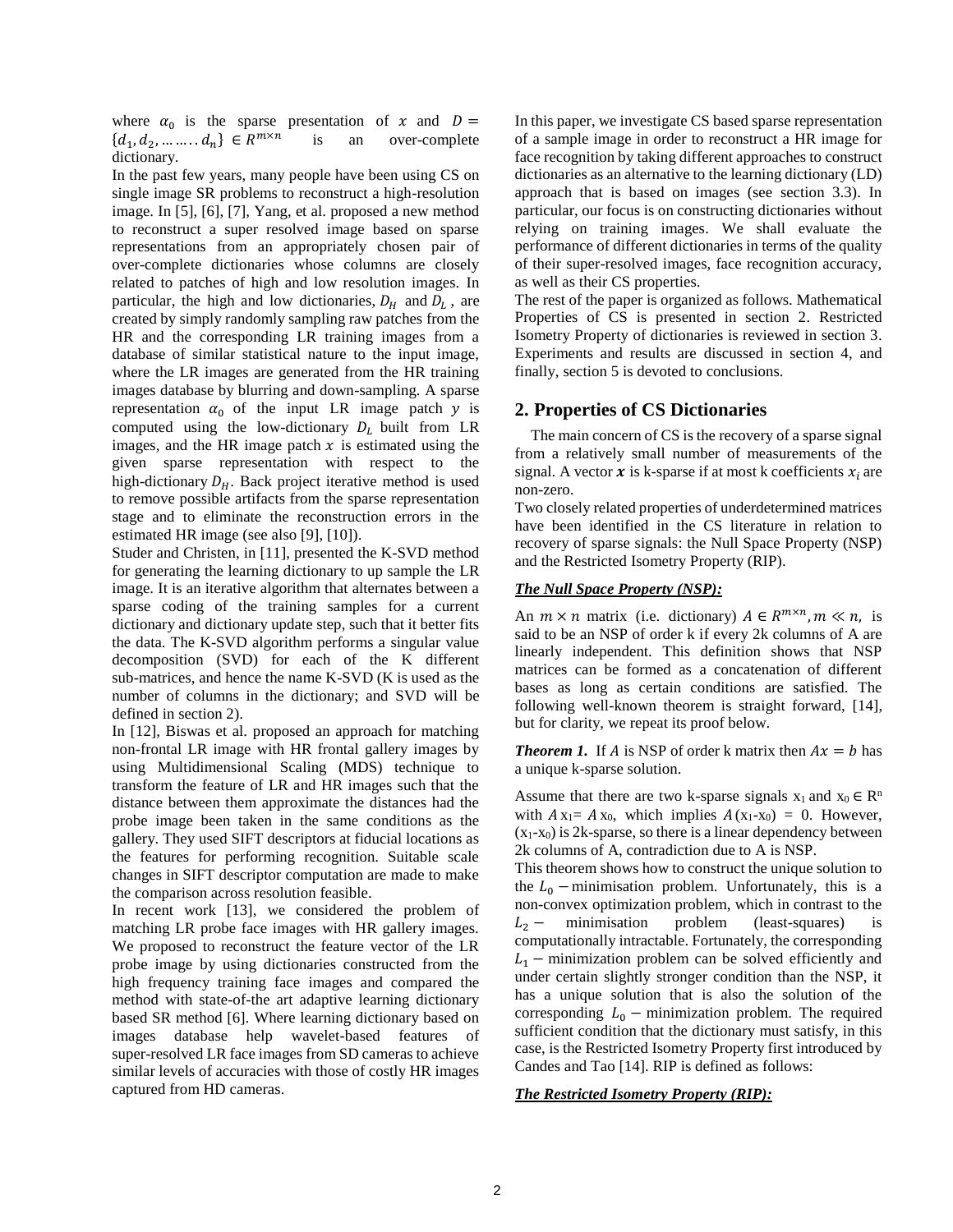A matrix A of size  $m \times n$  is said to have the RIP of order k if there exists a Restricted Isometry Constant (RIC)  $0 < \delta_k < 1$  such that:

$$
(1 - \delta_k) \|x\|_2 \le \|Ax\|_2 \le (1 + \delta_k) \|x\|_2 \tag{3}
$$
  
for all k-sparse vectors x.

RIP requires that all column sub-matrices of  $A$  of  $k$ columns must be well conditioned. This is a very restrictive condition and quite difficult to check. Calculating the condition number of the matrix  $A$  is a simpler way of ensuring recovery of sparse vectors. The condition number of  $A$  can be calculated using the Singular Value Decomposition (SVD) of A.

# *Singular Value Decomposition (SVD):*

The SVD of any matrix  $R^{m \times n}$  where  $m < n$ , is of the form  $A = USV<sup>T</sup>$  where U and V are unitary-matrix matrices of size  $m \times m$  and  $n \times n$ , respectively, and S is a  $m \times n$  rectangular matrix with non-negative real numbers on the diagonal and zero elsewhere. The columns of each of  $U$  and  $V$  form orthonormal bases.

The diagonal entries  $S_{i,i}$ , denoted by  $\sigma_i$ , are the non-zero singular values of  $A$  arranged in decreasing order. In fact,  $\sigma_i$  are the square roots of the non-zero eigenvalues  $\lambda_i$  of  $AA<sup>T</sup>$ , for  $1 \leq i \leq r$ .

The condition number of the matrix  $A$ , defined as:

$$
Condition(A) = \frac{\sigma_{max}}{\sigma_{min}}
$$

where  $\sigma_{max}$  and  $\sigma_{min}$  represent the maximum and minimum singular values of  $A$ . A high condition number points to an ill-conditioned matrix, whereas a low condition number points to a well-conditioned matrix [2], [15]. This will be a measure of the strength of the RIP.

### **3. RIP Dictionaries – Examples**

In this section, we describe examples of different, random as well as deterministic, dictionaries and discuss their RIP strength. We shall investigate the use of these dictionaries, as alternatives to the existing methods of using training images to create dictionaries, for CS based super-resolution.

#### **3.1. Gaussian Random Matrix (GRM)**

A widely used RIP dictionary is the Gaussian Random Matrix. For Gaussian Random Matrix, the entries  $x_{i,j}$  of the matrix A of size  $m \times n$  are independently sampled from a normal distribution  $x_{i,j} \sim N(0,1/m)$  with expectation of  $\mu = 0$  and variance  $\sigma^2 = 1/m$ , where the normal distribution function is as follows:-

$$
f(x) = \frac{1}{\sqrt{2\pi\sigma^2}} e^{\frac{-1}{2} \left(\frac{x-\mu}{\sigma}\right)^2}
$$
(4)

In order to reconstruct a HR image from a single LR image for face recognition via sparse representation, two over-complete Gaussian random matrices  $D_H$  and  $D_L$  of size  $25 \times 512$  and  $100 \times 512$  respectively have been created from a zero mean Gaussian distribution with variance 1/25, and  $L_2$  – norm used to normalize each column. Therefore, the over-complete dictionary  $D_H$ satisfies the sufficient property for CS and its condition number (i.e. ratio between largest and minimum singular value) is known to be of high RIP strength. In fact, the Gaussian dictionary, generated in our experiments, has a reasonably low condition number  $\frac{5.3466}{3.6789} = 1.453$ .

# **3.2. Toeplitz-Circular Random Matrix (T-CRM)**

The Gaussian matrix provides an optimal condition for the minimal number of required samples for sparse recovery. However, some CS applications often do not allow the use of "completely" random matrices, but put certain physical constraints on the measurement process and limit the amount of randomness that can be used. This leads then to a structured random measurement matrix. Bajwa et al. [16] have shown that Toeplitz-structured matrices are sufficient to recover undersampled sparse signals. These matrices are important in applications such as wireless communications and radar [17], [18]. Toeplitz and Circular matrices of the size  $k \times n$  are of the form, respectively:

and

$$
t_{n+k-1} \t t_{n+k-2} \t ... \t t_k
$$

$$
C = \begin{bmatrix} t_n & t_{n-1} & \dots & t_1 \\ t_1 & t_n & \dots & t_2 \\ \vdots & \vdots & \ddots & \vdots \\ t_{n-1} & t_{n-2} & \dots & t_k \end{bmatrix}
$$

 $t_n$   $t_{n-1}$  …  $t_1$  $t_{n+1}$   $t_n$  ...  $t_2$ ⋮

],

 $T = |$ 

where every left-to-right descending diagonal is constant. These matrices satisfy the RIP. The high-dictionary  $D_H$  of size  $25 \times 512$  and the low-dictionary  $D_L$  of size  $100 \times$ 512 are generated as Toeplitz-Circular Random Matrices where the first row consist of standard Gaussian random variables with zero mean and standard deviation equal one, and the rest of the rows are permuted versions of the first row as indicated in the above format. The high-dictionary satisfies the compressive-sensing RIP property with a similar strength to that of Gaussian dictionaries. In fact, the condition number of the T-CRM high dictionary generated for our experiments is equal to  $\frac{5.25290}{3.6146} = 1.453$ .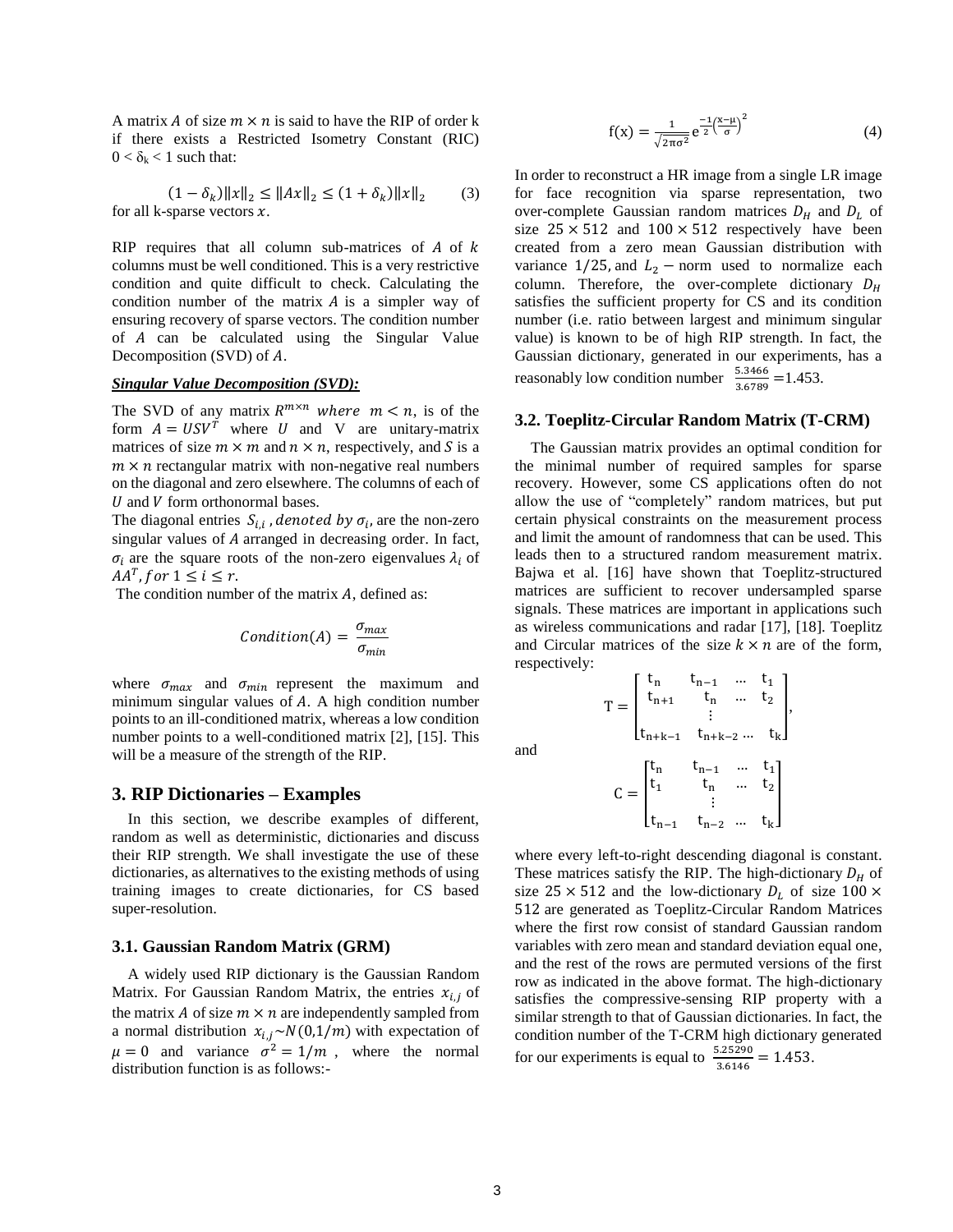#### **3.3. Image Learning Dictionary (LD)**

Learning dictionary is based on the work of Yang et al. [5], [6] referred to in the introduction.

The LD approaches for SR uses two appropriately chosen over-complete dictionaries,  $D_H$  and  $D_L$ , that are created by simply randomly sampling raw patches from HR and the corresponding LR training images from a database of similar statistical nature to the input image. The LR training images are generated by blurring and down-sampling HR training images.

For example, Yang et al. prepared dictionaries using flower images as training data to generate high-quality images from LR images with simple texture. In another experiment, they created dictionaries relying on animal images to reconstruct LR input images with complex textures.

We note that exhaustively testing Yang's LD dictionary  $D_H$ , for NSP property is not realistic since there are

$$
\binom{512}{25} = \frac{512!}{25! \cdot (512-25)!}
$$

such  $25 \times 25$  submatrices of the dictionary. As an indicator, however, we opted to evaluate the determinants of more than a hundred randomly selected  $25 \times 25$ submatrices. The results are displayed in Figure 2, below, which illustrates that although in theory, the dictionary may satisfy NSP but practically and computationally this is not the case because the determinant of most of these submatrices are very close to zero. Moreover, the condition number of the learning dictionary is very large, nearly 1.00E+15, which makes this dictionary slightly ill-conditioned with extremely low RIP strength.

These observations have motivated our search for other dictionaries with reasonable RIP strength.



Figure 2. Determinant of submatrices from the High-Learning Dictionary.

#### **3.4. Constructed Deterministic Dictionaries**

Our approach to constructing deterministic dictionaries is motivated first by the desire to build NSP dictionaries by concatenated bases and second by attempt to reduce the amount of randomness in the dictionary construction. We

construct an over-complete dictionary of size  $m \times n$  where  $m \ll n$  by concatenating a carefully selected sets of linearly independent m-column vectors that are not only distinct but any pair of which satisfies the NSP property.

We shall refer to the proposed class of dictionaries as Linearly Independent Dictionary (LID). The constructed dictionary is a collection of bases, starting with an identity matrix and gradually adding  $m \times m$  matrices with linear independent vectors of  $R^m$  and each non-zeros coefficients vector from the matrix is a linear combination of the other set of vectors. The proof that such dictionaries could have the NSP property is beyond the scope of this paper. We shall now describe such a construction. Moreover, discuss their properties.

Let, 
$$
Id = \begin{pmatrix} 1 & 0 & \dots & 0 \\ 0 & 1 & \dots & 0 \\ \vdots & & & \\ 0 & 0 & \dots & 1 \end{pmatrix},
$$

For real numbers  $p_i > 1$  such that  $p_i \neq p_{i+1}$ ;

$$
A_{p_i} = \begin{pmatrix} 1 & \frac{1}{p_i} & \frac{1}{p_i^2} \cdots & \frac{1}{p_i^{24}} \\ \frac{1}{p_i} & 1 & \frac{1}{p_i} \cdots & \frac{1}{p_i^{23}} \\ \vdots & \vdots & \vdots \\ \frac{1}{p_i^{24}} & \frac{1}{p_i^{23}} & \frac{1}{p_i^{22}} \cdots & 1 \end{pmatrix}, \text{ where } i = 1, 2, \ldots, k
$$

and

$$
C = \begin{pmatrix} 1 & \frac{1}{2} & \frac{1}{3} & \cdots & \frac{1}{12} \\ \frac{1}{2} & 1 & \frac{1}{2} & \cdots & \frac{1}{11} \\ \frac{1}{12} & \frac{1}{11} & \frac{1}{10} & \cdots & 1 \\ \vdots & \vdots & \ddots & \vdots \\ \frac{1}{m} & \frac{1}{m-1} & \frac{1}{m-2} & \cdots & \frac{1}{m-11} \end{pmatrix}
$$

Then, the  $m \times n$  dictionary is as the following form:-

$$
D = [Id, A_{p_1}, A_{p_2}, ..., A_{p_k}, C]
$$
 (5)

First we generated the high-dictionary  $D_H$  of size 25  $\times$  512 using the integers numbers  $2 \le p_i \le 20$ , where  $i =$ 1,2, … ,19.

To test the strength of evidence that such a dictionary satisfies the NSP property, we display in Figure 3 the determinants of more than a hundred 25 × 25sub-matrixes. In comparison to the LD dictionary, all the determinant values of the example  $LID$  (i.e.  $LID<sub>1</sub>$ ) are comfortably away from zero. Moreover, the over-complete dictionary is well conditioned as its condition number is small and equal to  $\frac{6.79695}{2.1352}$  $\frac{3.75655}{3.4363} = 1.977 < 2.5.$ 

On the other hand, we constructed another such an over-complete dictionary (i.e.  $LID_2$ ) with real numbers 1 <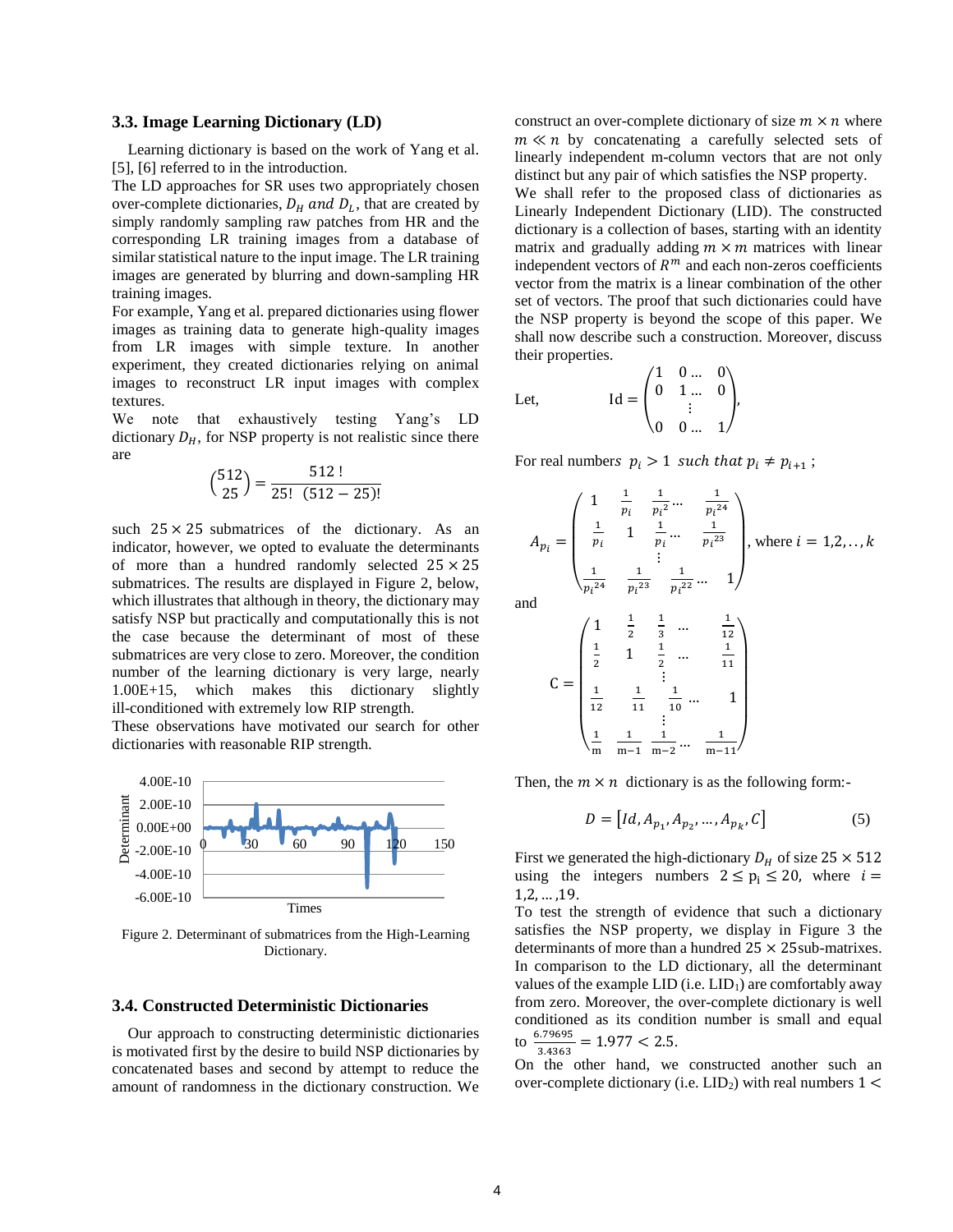$p_i$  < 2. This dictionary seems to have a weak RIP property where the condition number is equal  $\frac{13.82}{1.19} = 11.55$ . This indicates that the RIP strength is  $p_i$  dependent.



Figure 3. Determinant of submatrices from the Constructed dictionary with  $2 \le p_i \le 20$ 

For simplicity, the low-dictionary  $D_L$  of size 100  $\times$  512 in all the experiments is created from a Standard Gaussian Random Matrix (SGRM) with zero mean and variance of one and uses  $L_2$ -norm to normalize each column in the dictionaries.

# **4. Experimental Work**

A number of experiments were conducted on two publically available face databases to evaluate the suitability of the proposed dictionaries to super-resolve face images and for face recognition in particular. A brief description of the two databases and experiment protocols are given below before discussing the results in section 4.2.

#### **4.1. Experiment Protocol and Datasets**

The UBHSD video database [19] contains 160 videos of 20 subjects recorded in two sessions. It includes videos captured in indoor and outdoor locations; two video recordings – one high-definition (HD) and one standard-definition (SD) – of a subject were captured at each location. Twelve frames are selected to capture a subject at four distance ranges. The database consists of blurred face images, faces with eyes closed and slightly varying poses. Each subject has 96 face images of size  $128 \times 128$  pixels capturing a total of 1920 images. The gallery set G consists of 60 images (3 images per subject) in Session 1 and the probe set consists of 480 images (24 images per subject) from all four ranges, in both indoor and outdoor videos in Session 2.

The second database is the widely used Extended Yale B [20], [21] which consists of images of 38 subjects, each having 64 images size of each image is  $192 \times 168$  pixels captured under different illumination conditions. The total number of images in the database is 2414.The images in the Extended Yale B are divided into five illumination subsets according to the direction of light source of the camera. We selected the P00A+000E+00 image of each subject for the

gallery set and the remaining images, which we blurred and down sampled by half, make up the probe set (i.e. LR images).

#### **4.1. Results - Accuracy**

Dictionary based SR is used on four different combinations of gallery/probe image resolutions to super-resolve LR images of size  $64 \times 64$  – the LR images were obtained by down sampling the original images – to their original size of  $128 \times 128$  pixels. Z-score normalized LH subband coefficients of Haar wavelet transform at decomposition level three is used as a feature vector for recognition [22]. Nearest-neighbor classification with City Block distance is used to classify probe images. In all the experiments, the learning dictionary (LD) is constructed using the training set, which contains three HR images of each subject from subset 1 of Extended Yale B database unattached from gallery/probe images.

The experimental results for UBHSD database in Table 1 show that, the SR by GRM, T-CRM and SR by learning dictionary produced marginally better accuracy rates in some cases and less by a similar amount in some other cases. Moreover, there is no significant difference in identification accuracy rates whether one use T-CRM, GRM,  $LD$  or  $LID_1$  and  $LID_2$  for dictionaries.

Dictionary methods on the Extended Yale B database were also tested. We observed similar results for the experiments on this database, but could not include details due to page limitations. Therefore, table 2 shows only the results on the well-lit face images in set1 and set2 and demonstrates there is no difference in identification accuracy rates between dictionary methods when the  $LH_3$  subband features are used. In general, the experimental results in the two databases demonstrate that there is no significant difference in the identification accuracy rates between these methods of building the Dictionary.

| G<br>P                             | SR               | Gallery Image Range |                |       |       |  |
|------------------------------------|------------------|---------------------|----------------|-------|-------|--|
| set<br>set                         |                  | $R_1$               | R <sub>2</sub> | $R_3$ | R4    |  |
|                                    | LD               | 76.25               | 68.33          | 71.25 | 69.79 |  |
|                                    | GRM              | 76.04               | 68.33          | 71.45 | 69.79 |  |
| SD <sub>128</sub> SD <sub>64</sub> | T-CRM            | 76.04               | 68.54          | 71.45 | 69.79 |  |
|                                    | $LID_1$          | 76.04               | 68.12          | 71.25 | 69.58 |  |
|                                    | LID <sub>2</sub> | 76.04               | 68.12          | 71.25 | 69.58 |  |
|                                    | ВC               | 76.66               | 68.75          | 71.66 | 69.79 |  |
|                                    | LD               | 75.62               | 71.04          | 71.25 | 67.91 |  |
|                                    | GRM              | 75.41               | 71.04          | 71.25 | 68.54 |  |
| SD <sub>64</sub> HD <sub>128</sub> | <b>T-CRM</b>     | 75.41               | 71.04          | 71.45 | 68.54 |  |
|                                    | $LID_1$          | 75.41               | 71.04          | 71.25 | 68.33 |  |
|                                    | LID <sub>2</sub> | 75.41               | 71.04          | 71.04 | 68.33 |  |
|                                    | <b>BC</b>        | 75.62               | 71.25          | 71.25 | 68.75 |  |
|                                    | LD               | 68.95               | 65.62          | 72.08 | 74.58 |  |
| HD <sub>128</sub> SD <sub>64</sub> | GRM              | 68.75               | 65.41          | 72.08 | 75    |  |
|                                    | T-CRM            | 68.75               | 65.41          | 71.87 | 74.58 |  |
|                                    | $LID_1$          | 68.54               | 65.62          | 71.87 | 74.58 |  |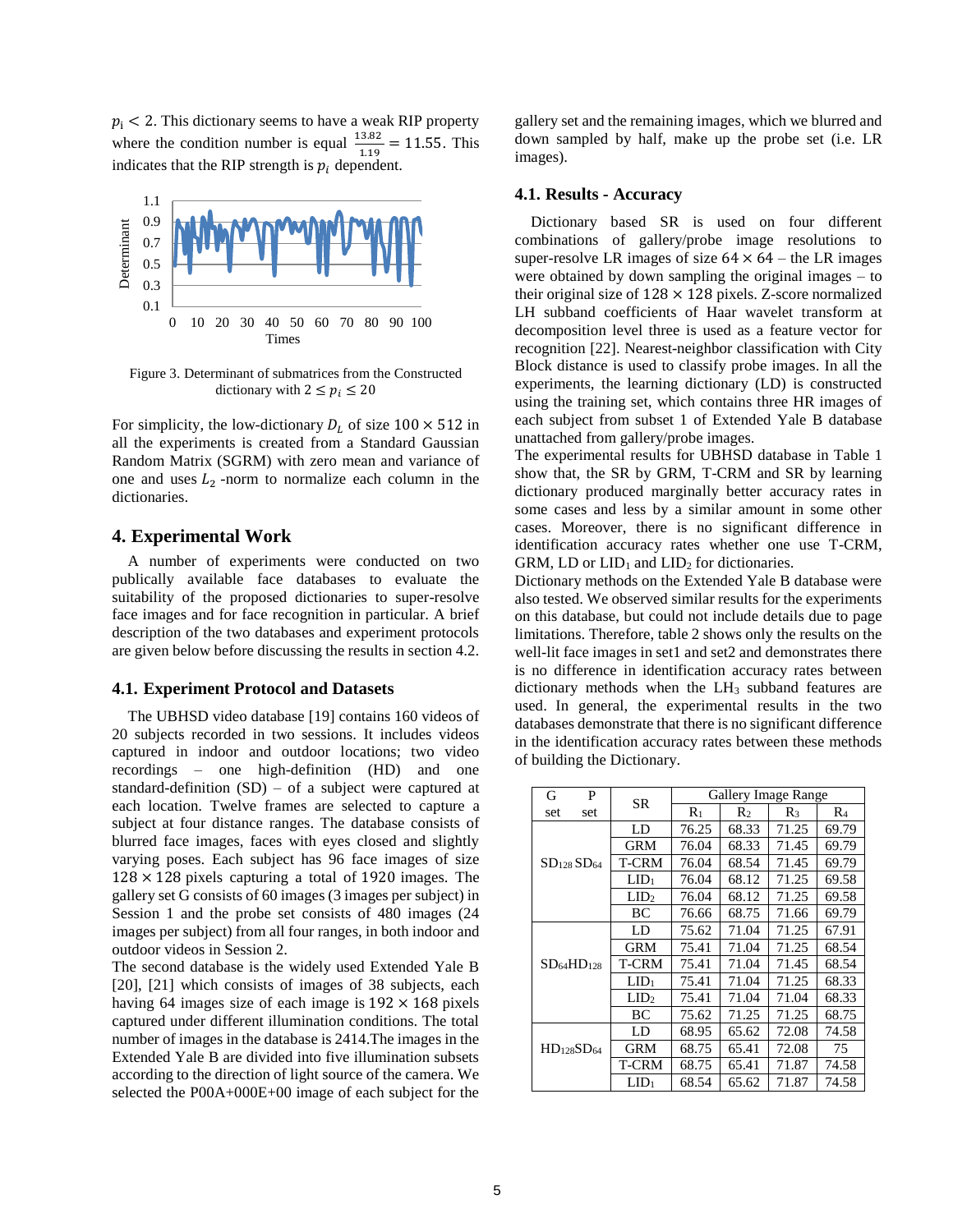|               | LID <sub>2</sub> | 68.54 | 65.41 | 71.87 | 74.58 |
|---------------|------------------|-------|-------|-------|-------|
|               | BC               | 68.75 | 66.66 | 72.50 | 75    |
| $SD64$ $SD64$ | LD               | 76.25 | 68.54 | 71.25 | 69.58 |
|               | <b>GRM</b>       | 76.04 | 68.12 | 71.66 | 69.79 |
|               | T-CRM            | 76.04 | 68.12 | 71.66 | 70.00 |
|               | $LID_1$          | 76.04 | 68.12 | 71.66 | 69.16 |
|               | LID <sub>2</sub> | 76.25 | 67.91 | 71.66 | 69.79 |
|               | BC               | 76.04 | 68.95 | 71.45 | 69.79 |

Table 1. Recognition accuracy rates (%) for the UBHSD database using different dictionaries in the super-resolution process.

| S              | <b>SB</b>       | LD    | <b>GRM</b> | <b>TCRM</b> | $LID_1$ | LID <sub>2</sub> | BC    |
|----------------|-----------------|-------|------------|-------------|---------|------------------|-------|
| S <sub>1</sub> | LL <sub>3</sub> | 98.68 | 98.68      | 98.68       | 98.68   | 98.68            | 98.68 |
|                | LH <sub>3</sub> | 92.10 | 92.10      | 92.10       | 92.10   | 92.10            | 92.10 |
|                | HL <sub>3</sub> | 92.10 | 90.78      | 92.10       | 92.10   | 90.78            | 92.10 |
|                | HH <sub>3</sub> | 78.94 | 78.94      | 78.94       | 78.94   | 78.94            | 78.94 |
| S <sub>2</sub> | LL <sub>3</sub> | 78.72 | 78.72      | 78.72       | 78.72   | 78.72            | 77.63 |
|                | $LH_3$          | 100   | 100        | 100         | 100     | 100              | 100   |
|                | HL <sub>3</sub> | 95.61 | 96.27      | 95.61       | 95.83   | 96.05            | 95.83 |
|                | HH <sub>3</sub> | 98.02 | 98.24      | 98.24       | 98.24   | 98.24            | 99.56 |

Table 2. Recognition accuracy rates (%) for the Extended Yale B database using different dictionaries in the super-resolution process.

#### **4.2. Results – Image quality**

The second stage of the experiments is to compare the performance of SR by different dictionaries with well-known Bicubic-interpolation (BC) in terms of enhancing the resolution of the LR input image; the reconstruction fidelity was quantified using PSNR measure. The original images of the database are used as the ground truth to calculate the PSNR values. It can be seen from Figure 4 that, there is a small difference in quality of images between super resolutions by different dictionaries independent of the tested images. Moreover, SR by LD slightly outperforms the well-known interpolation method at each distance range and for each sessions and different conditions (indoor and outdoor).

Figure 5 illustrates PSNR results for the Extended Yale B database. The results show that, the BC method produced lower quality image than dictionary methods. In addition, LD based on images produce better quality images than SR methods by dictionary not depend on images. In general, our experiments show that the slightly better improvement in resolutions comes from the SR by dictionary based on images but this improvement is no significant. This leads us to the final stage of our work. A sever degradation function (atmospheric turbulence) has been used to obtain LR test image and the different dictionary methods are used to reconstruct its HR image. This model of degradation can even take into account environmental conditions that cause degradations. This model has a form:

$$
H(u,v) = e^{-k(u^2+v^2)^{5/6}}
$$
 (6)

Where a constant  $k$  depends on the nature of the turbulence, in this case severe turbulence when  $k =$ 0.05 or  $k = 0.07$ . In subjective tests, as can be seen in Figure 6, the reconstructed images by different dictionaries methods are quite similar to each other. This leads to conclude that a training images database is not necessary to create the dictionaries for image super resolution.

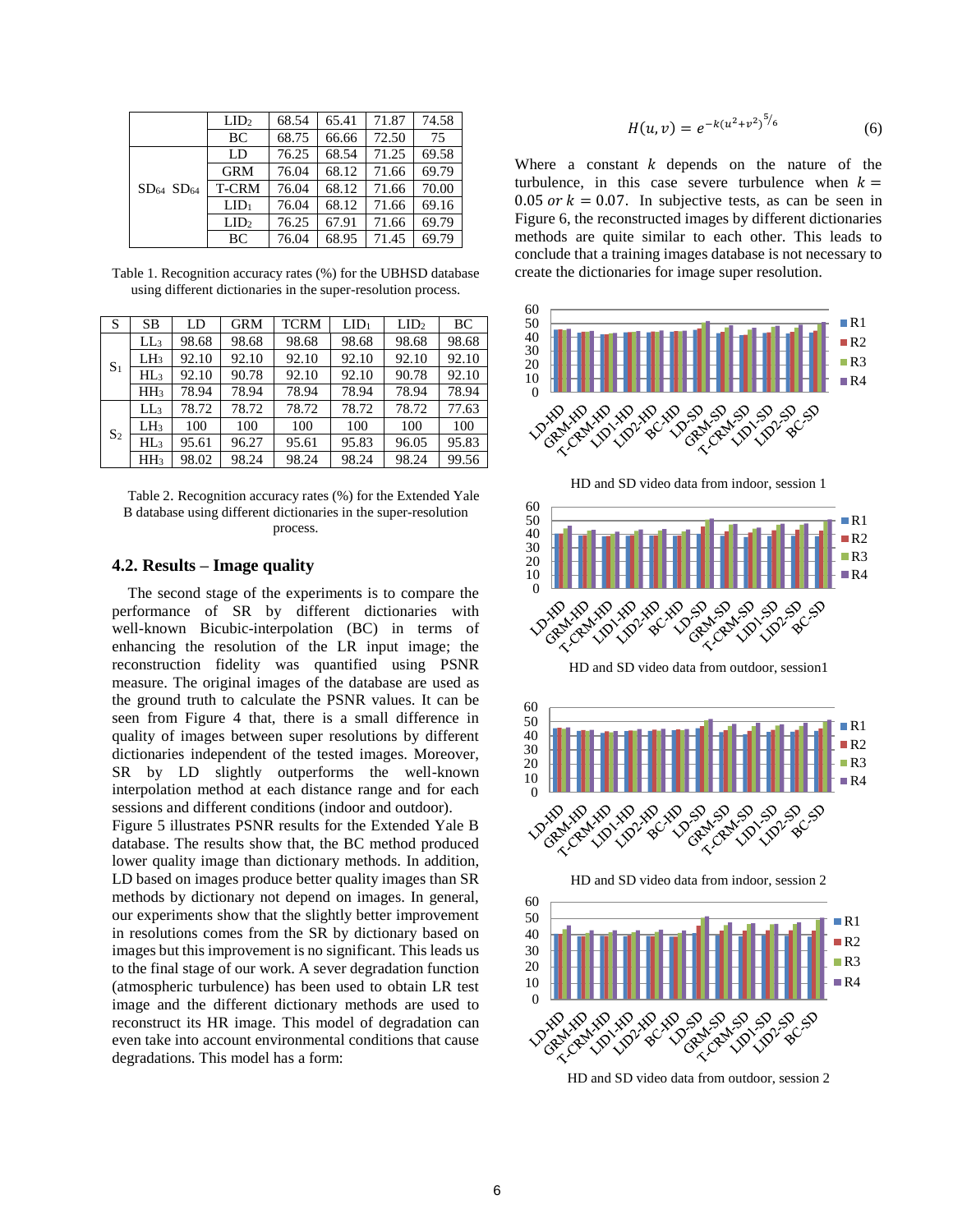Figure 4. A comparison of PSNR values for super resolved images in the different distance ranges are found.



Figure 5**.** Comparison of PSNR values for super resolved images in Extended Yale B database.

# **5. Conclusion**

We investigated the use of random and deterministic CSbased over-complete dictionaries for SR enhancement of low-resolution degraded images for face recognition in

uncontrolled conditions and/or captured at a distance, and compared the results with that of using an existing learning dictionary that is trained on a set of high-resolution face images and their low-resolution versions obtained by blurring and down sampling. The experimental results demonstrated that the non-adaptive (i.e. independent of images) dictionaries perform as well as the LD dictionary in terms of recognition accuracy and quality of recovered images. The significance of this work, that will be further developed in the future, is that CS can be used to design scalable face recognition schemes in unsupervised manner. Considerations of the fundamental CS properties of NSP and RIP, which ensure k-sparse vectors, the experimental results raise some fundamental questions about the importance of these properties for pattern recognition and on the practical implications of non-compliance with theoretical CS hypothesis. These issues need to be further investigated in the future.

| Original Image | $LR, k=0.05$ | $\mbox{GRM}$            | <b>TCRM</b> | LID1          | ${\rm LID2}$     | ${\rm LD}$ |
|----------------|--------------|-------------------------|-------------|---------------|------------------|------------|
|                |              |                         |             |               |                  |            |
|                | LR, $k=0.07$ | $\overline{\text{GRM}}$ | <b>TCRM</b> | LID1          | LID2             | ${\rm LD}$ |
| Original Image | $LR, k=0.05$ | $\overline{\rm GRM}$    | <b>TCRM</b> | ${\rm LID1}$  | ${\rm LID2}$     | ${\rm LD}$ |
|                |              |                         |             |               |                  |            |
|                | $LR, k=0.07$ | $\overline{\text{GRM}}$ | <b>TCRM</b> | ${\rm LID1}$  | LID2             | ${\rm LD}$ |
|                |              |                         |             |               |                  |            |
| Original Image | $LR, k=0.05$ | $\mbox{GRM}$            | <b>TCRM</b> | $\text{LID1}$ | LID <sub>2</sub> | ${\rm LD}$ |